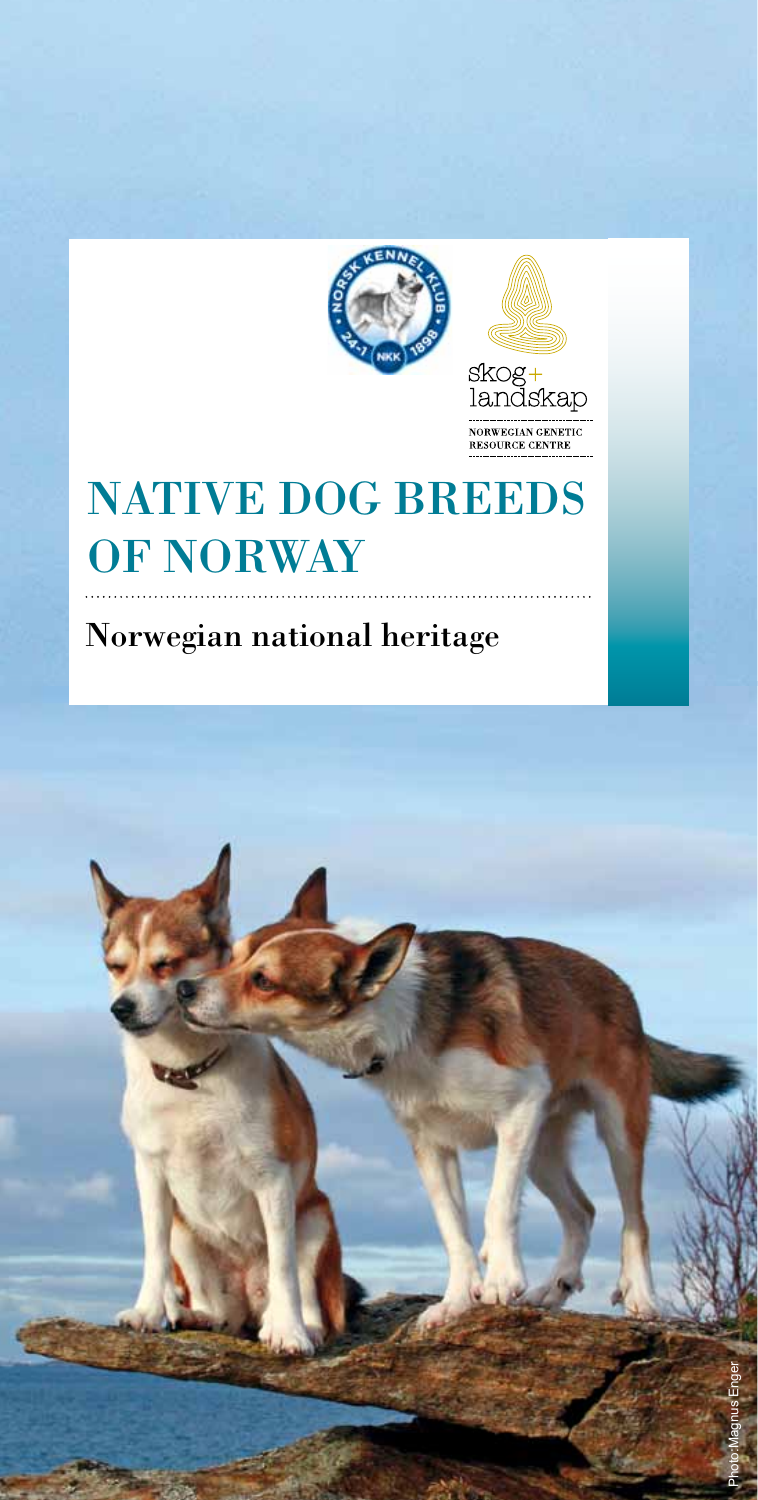

## Norwegian Buhund



Photo: Terje Lindstrøm Terje I ioto:

#### Norwegian Buhund is considered to be a direct descendant of the dogs used by the first settlers in Norway. Remains of spitz-

**BREED ORIGIN AND HISTORy** | The

type dogs have been found in the oldest archeological sites. The breed's name is derived from the old Norwegian term "bu", which refers to such concepts as "farm", "hut" and "livestock", thus indicating the Buhund's original use as a farm and herding dog. It was used for herding cattle and small livestock, but also reindeer and pigs. In many areas of the country, every farm had its Buhund. The dogs often lived in the barn, and herded the animals when they were put to pasture in the daytime.

In the early 1900s, the Norwegian Buhund population rapidly declined, partially due to the import of foreign breeds that outcompeted the Buhund. Fortunately, the situation was taken seriously and a considerable effort was made to save this unique breed. Systematic registration, controlled breeding and participation at shows held by the Norwegian Kennel Club resulted in the breed's increasing popularity and formed the basis for the modern-day Buhund.

In the 1920s, Buhund shows were commonly held in connection with the state-run goat and sheep shows. These shows were surely important for the increasing interest in the Norwegian Buhund – as there were especially many active breeders in the

"sheep county" Rogaland in south-western Norway. In recent years, about 100-150 Norwegian Buhund puppies have been registered annually by the Norwegian Kennel Club. The Norwegian Buhund is thus a small-numbered breed, and preferably its numbers should increase in order to ensure sound and effective breeding efforts.

**APPEARANCE** | The Norwegian Buhund is a typical spitz dog, slightly below medium size. The Buhund is squarely built and has a dense, flat-lying coat. The ears are pointed and erect and their shape and size should harmonize with the head shape. The tail is carried firmly curled over the back. The Buhund is either wheaten or black. The wheaten variant can range from rather light to yellowish-red, with or without dark-tipped hairs. Clean and bright colour is preferred. The black variant should preferrably be self-coloured, but white as a blaze, chest spot or collar and on the paws is acceptable. Eyes should be as dark as possible and harmonize with the overall appearance. Height at the withers is 43-47 cm for males and 41-45 cm for bitches. The weight should be in proportion to the dog's size.

**UTILIZATION** | The Norwegian Buhund was traditionally a herding dog, and is often preferably used to herd sheep, especially in large sheep drives. The breed is also used somewhat for hunting, e.g. in elk hunting. Due to its excellent learning abilities, the





Buhund is now also being used for other purposes. Increasing numbers of Buhunds are distinguishing themselves at such disciplines as obedience and agility. In England, they are also being used as guide dogs and drug detection dogs – which says a lot about the breed's versatility and potential.

A Norwegian Buhund is a good, friendly family dog, and is usually good-natured and loyal. The Buhund is very active and needs a lot of exercise and stimulation. If not provided with sufficient daily challenges and activities, the Buhund will let you know – which is probably why the myth of a "yappy dog" arose. However, a satisfied Buhund is often a calm and devoted dog. (Source: Den norske hundeboka, Ulvund tekst & forlag)

### **Securing the future of the**

**Norwegian Buhund** | The most important way of securing the future of the Norwegian Buhund is to further develop and maintain a large and viable breed population. Anyone already considering getting a smaller spitz dog can contribute to



this by choosing a Norwegian Buhund.

A canine semen bank has been established for all Norwegian dog breeds. The semen bank is being jointly developed by the various breed clubs, the Norwegian Kennel Club and the Norwegian Genetic Resource Centre. The aim is to deposit semen from ten dogs of each of the seven native Norwegian breeds (in addition to the Norwegian Buhund, these are the Norwegian Elkhound Grey, the Norwegian Elkhound Black, the Norwegian Lundehund, the Halden Hound, the Hygen Hound and the Norwegian Hound). Preferably, the semen shall be stored for ten years and can be used, for example, in case of a sudden crisis within a specific breed or if there is a need for "old" genetic material in breeding.

**If you are interested in more information about the Norwegian Buhund, please contact Norsk Buhund Klubb, c/o Norwegian Kennel Club, PO Box 163 Bryn, 0611 Oslo, Norway (phone: +47 21 60 09 00) or the Norwegian Genetic Resource Centre, 1431 Ås, Norway (phone: +47 64 94 90 55).**

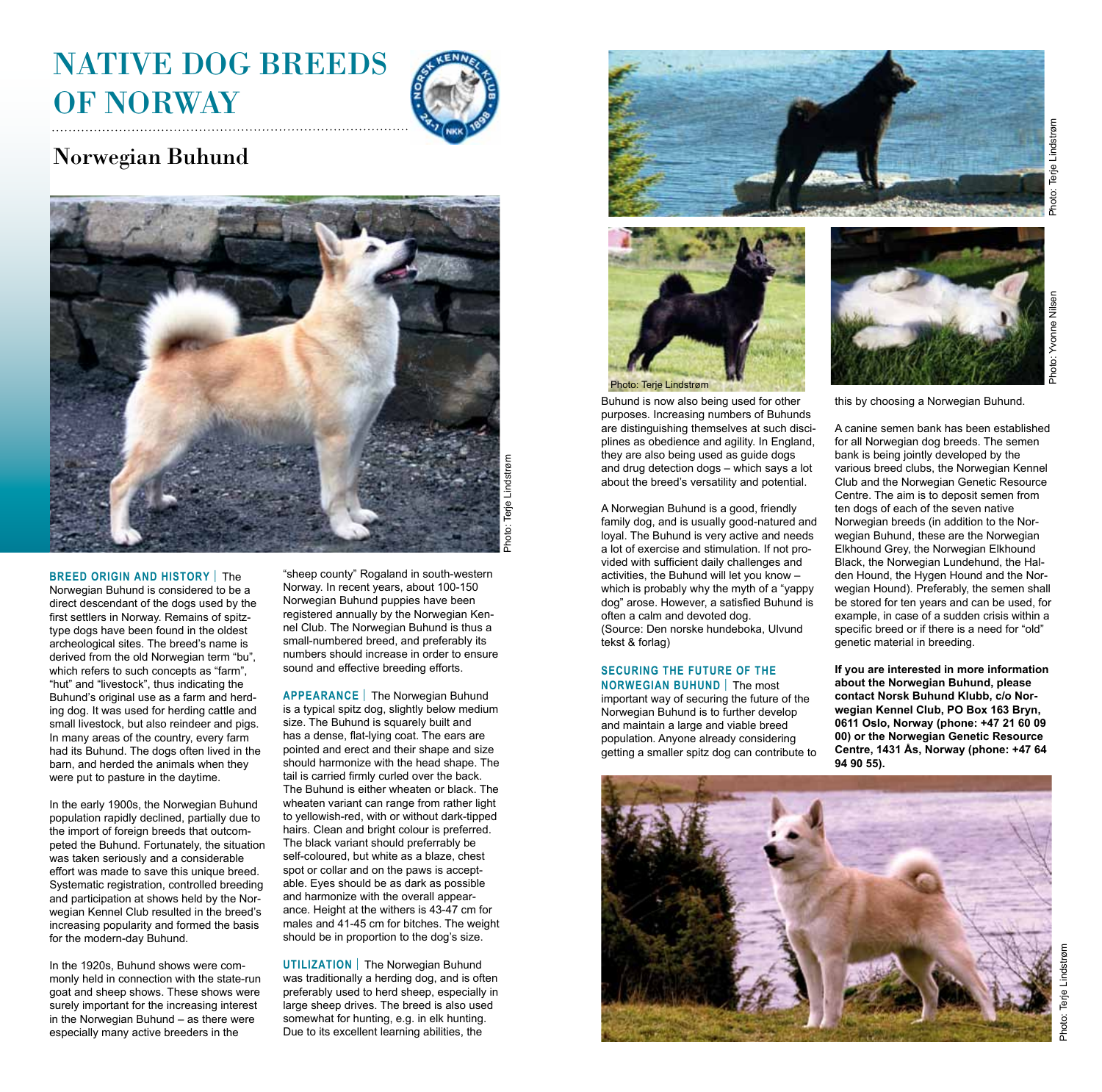

## Norwegian Elkhound Black



**BREED ORIGIN AND HISTORy** | The Norwegian Elkhound<sup>1</sup> Black is an old breed that developed from local spitz breeds in the areas along both sides of the Norwegian-Swedish border. It has existed as a separate breed since the mid-1800s.

The Black Norwegian Elkhound is a typical spitz-type dog and the smallest of the elkhounds. It is a calm, devoted dog that forms close bonds with family members. The breed has a fearless appearance and is mentally strong. These used to be highly valued traits in connection with close game encounters and bear hunting.

The Black Elkhound has proven to be especially suited as a leashed tracking dog. Through systematic selection the breed has become a specialist at this form of hunting.

In the late 1800s and early 1900s, the Black Norwegian Elkhound was quite common, especially in the eastern, inland valleys of Norway. The breed was used for elk and bear hunting. After 1900, most elkhound breeding in Scandinavia focused on the Grey Norwegian Elkhound, while the Black Elkhound was increasingly neglected.

By the mid 1950s, the Black Elkhound population had dwindled considerably and the breed was close to extinction. However, a few committed persons started breeding the best of the remaining dogs. This led to a gradual increase in numbers, and presently, between 90 and 150 Black Elkhound puppies are registered by the Norwegian Kennel Club each year. So after many years in obscurity, there is now a viable population of Black Elkhounds in Norway, even if the breed still is the Grey Elkhound's "little brother".

**APPEARANCE** | The Black Norwegian Elkhound is a typical spitz-type dog and the smallest of the elkhounds. It has a wellbalanced, squarely-built body, erect and pointed ears, a tail that is firmly curled over the back, and a shiny black, short-haired coat. Some white markings on the chest and toes are acceptable. Black Elkhounds have a proud posture and are very muscular and athletic.

Height at the withers is 46-49 cm for males and 43-46 cm for bitches.

**UTILIZATION** | The breed is generally very good-natured, but can also be quite headstrong if permitted. Black Elkhounds can bark quite a bit, especially when kept in a kennel or on a leash. Black Elkhounds are often said to have a more stubborn nature than the Grey Elkhound, but this is mainly a matter of how they are trained and



treated. Black Elkhounds love to exercise and are easy to train. Regular walks out in nature while the dog is still a puppy provide the foundation for a great outdoor and hunting companion later on. A Black Elkhound rarely runs off if it has the chance, but naturally there are individual variations. The breed is mainly used as a leashed tracking dog, primarily for elk hunting.

#### **Securing the future of the NORWEGIAN ELKHOUND BLACK | The**

most important way of securing the future of the Black Norwegian Elkhound is to further develop and maintain a large and viable breed population. Anyone already considering getting an elkhound can thus contribute to this by choosing a Black Norwegian Elkhound.

A canine semen bank has been established for all Norwegian dog breeds. The semen bank is being jointly developed by the various breed clubs, the Norwegian

Kennel Club and the Norwegian Genetic Resource Centre. The aim is to deposit semen from ten dogs of each of the seven native Norwegian breeds (in addition to the Norwegian Elkhound Black, these are the Norwegian Buhund, the Norwegian Elkhound Grey, the Norwegian Lundehund, the Halden Hound, the Hygen Hound and the Norwegian Hound). Preferably, the semen shall be stored for ten years and can be used, for example, in case of a sudden crisis within a specific breed or if there is a need for "old" genetic material in breeding.

**If you are interested in more information about the Black Norwegian Elkhound, please contact Norske Elghundklubbers Forbund, c/o Norwegian Kennel Club, PO Box 163 Bryn, 0611 Oslo, Norway, (phone: +47 21 60 09 00, website: www.elghundforbundet.no) or the Norwegian Genetic Resource Centre, 1431 Ås, Norway (phone: +47 64 94 90 55).**

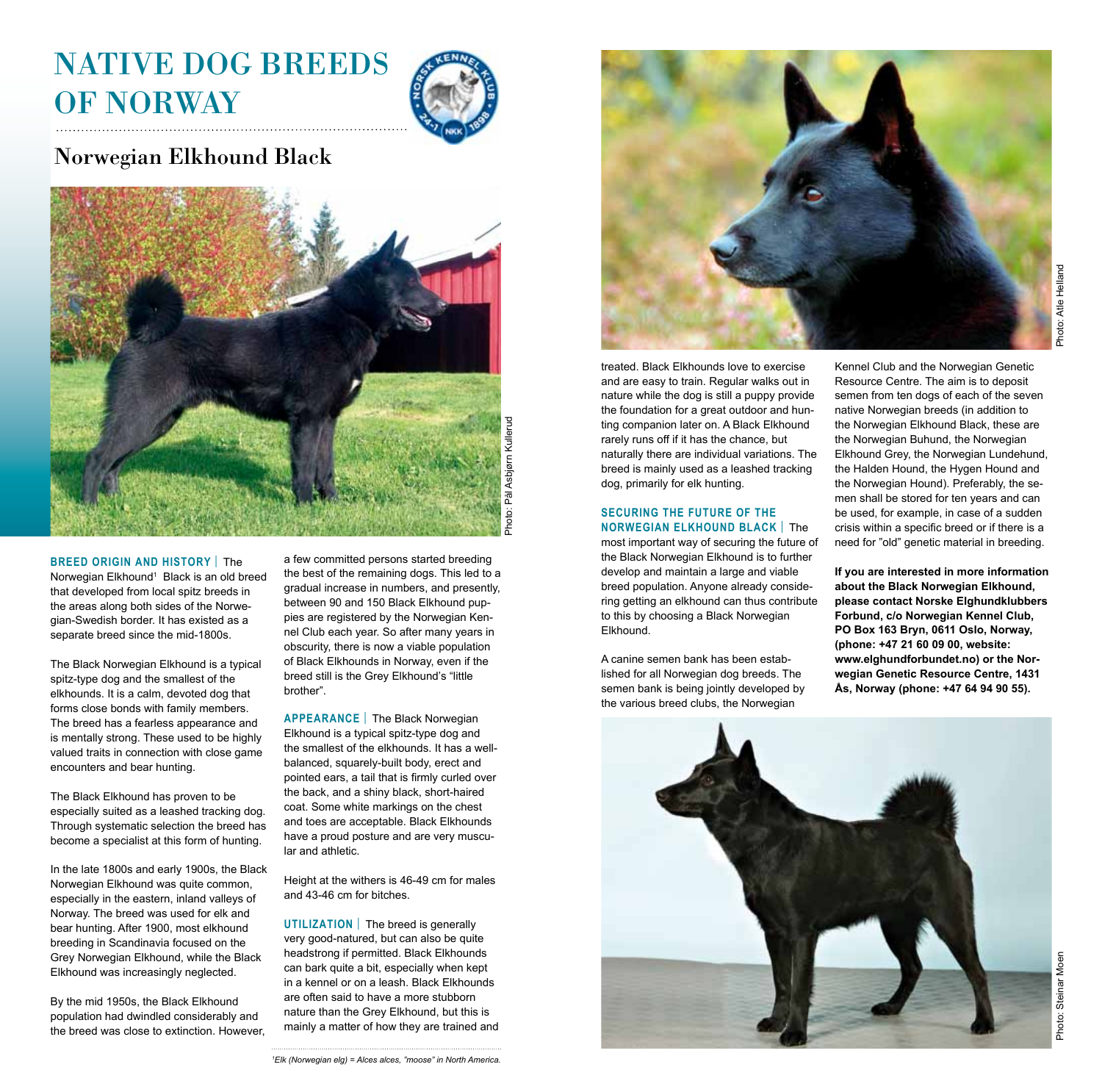

## Norwegian Elkhound Grey



Steinar Moen Photo: Steinar Moen Photo:

#### **BREED ORIGIN AND HISTORy** | The type of dog represented by the Norwegian Elkhound1 Grey can be traced back several millennia. It is an exceptionally versatile dog, and a highly cooperative hunting dog, especially for elk and bear hunting.

Norway formulated the first breed standard for the Grey Norwegian Elkhound in 1905, and thus got a head start on Sweden with regard to developing the breed. Since then, varying breed characteristics have been emphasised throughout the years. Today, it can be said that a uniform type has been developed.

The Grey Norwegian Elkhound has been the flagship of the native Norwegian dog breeds, and to this day the Grey Elkhound adorns the logo of the Norwegian Kennel Club. There is presently extensive cooperation between Norway, Sweden and Finland regarding the breed's conformation and hunting abilities. Furthermore, the Grey Norwegian Elkhound is also a popular breed in the USA.

In recent years, the Grey Norwegian Elkhound has become a natural part of family life – a fact that is reflected by the temperament of today's dogs. The Grey Elkhound is a sociable dog that is loyal to family members and extremely cooperative, a trait that is clearly seen when hunting out in the woods. Fortunately, the myth that a good hunting dog should be fierce no longer prevails, and today's Grey Norwegian Elkhound is just like any other dog in its daily surroundings.

The Grey Norwegian Elkhound is the most popular elkhound breed in Norway. Its population has seemingly increased in step with the growing elk population, from 30 registered puppies per year in the 1920s, a few hundred in the 1930s to more than 700 by the 1950s. It is now the most popular international elkhound breed, with about 1000 registered puppies per year, and is found on five continents – the majority in Norway, Sweden, Finland and the USA.

**APPEARANCE** | The Grey Norwegian Elkhound has a proud posture, and should be lightly built without being slender. The breed should not be too heavy, and above all, must be squarely built.

The breed standard has changed very little since the first one was published. The standards are still the same, as can be seen in today's breeding goal: "specific emphasis on a dark mask, small ears, squarely-built, strong body, high-set tail that is firmly curled over the centre line, thick, grey coat with no sooty colours, well angulated and effortless



movements". For males, the ideal size at the withers is 52 cm, for bitches 49 cm.

**UTILIZATION** | The Grey Norwegian Elkhound is highly esteemed as a big game dog, especially for elk hunting. The breed was earlier, and still is, used for bear hunting.

In Norway, Grey Elkhounds are used both as leashed and off-leash tracking dogs. The introduction of hunting trials significantly affected the selection of breeding dogs. The requirement for breeding dogs in Norway is having won a first prize (graded) at a hunting trial for males and a prize at a hunting trial for bitches.

To become a hunting champion, a dog must have achieved 3 first prizes (graded) at trials, of which one must be a two-day test. On such tests, the dog must at least win a prize one day and win a first prize the other.



In addition, the dog must have won a first prize at two shows.

### **Securing the future of the**

**NORWEGIAN ELKHOUND GREY | The** Grey Norwegian Elkhound population is large and viable, so that the breed is not threatened like the other native Norwegian dog breeds. Nevertheless, it is important to make sure that the breed remains popular. Anyone already considering getting an elkhound can thus contribute to this by choosing a Grey Norwegian Elkhound.

A canine semen bank has been established for all Norwegian dog breeds. The semen bank is being jointly developed by the various breed clubs, the Norwegian Kennel Club and the Norwegian Genetic Resource Centre. The aim is to deposit semen from ten dogs of each of the seven native Norwegian breeds (in addition to the Norwegian Elkhound Grey, these are the Norwegian Buhund, the Norwegian Elkhound Black, the Norwegian Lundehund, the Halden Hound, the Hygen Hound and the Norwegian Hound). Preferably, the semen shall be stored for ten years and can be used, for example, in case of a sudden crisis within a specific breed or if there is a need for "old" genetic material in breeding.

**If you are interested in more information about the Grey Norwegian Elkhound, please contact Norske Elghundklubbers Forbund, c/o Norwegian Kennel Club, PO Box 163 Bryn, 0611 Oslo, Norway (phone: +47 21 60 09 00, website: www.elghundforbundet.no) or the Norwegian Genetic Resource Centre, 1431 Ås, Norway (phone: +47 64 94 90 55).**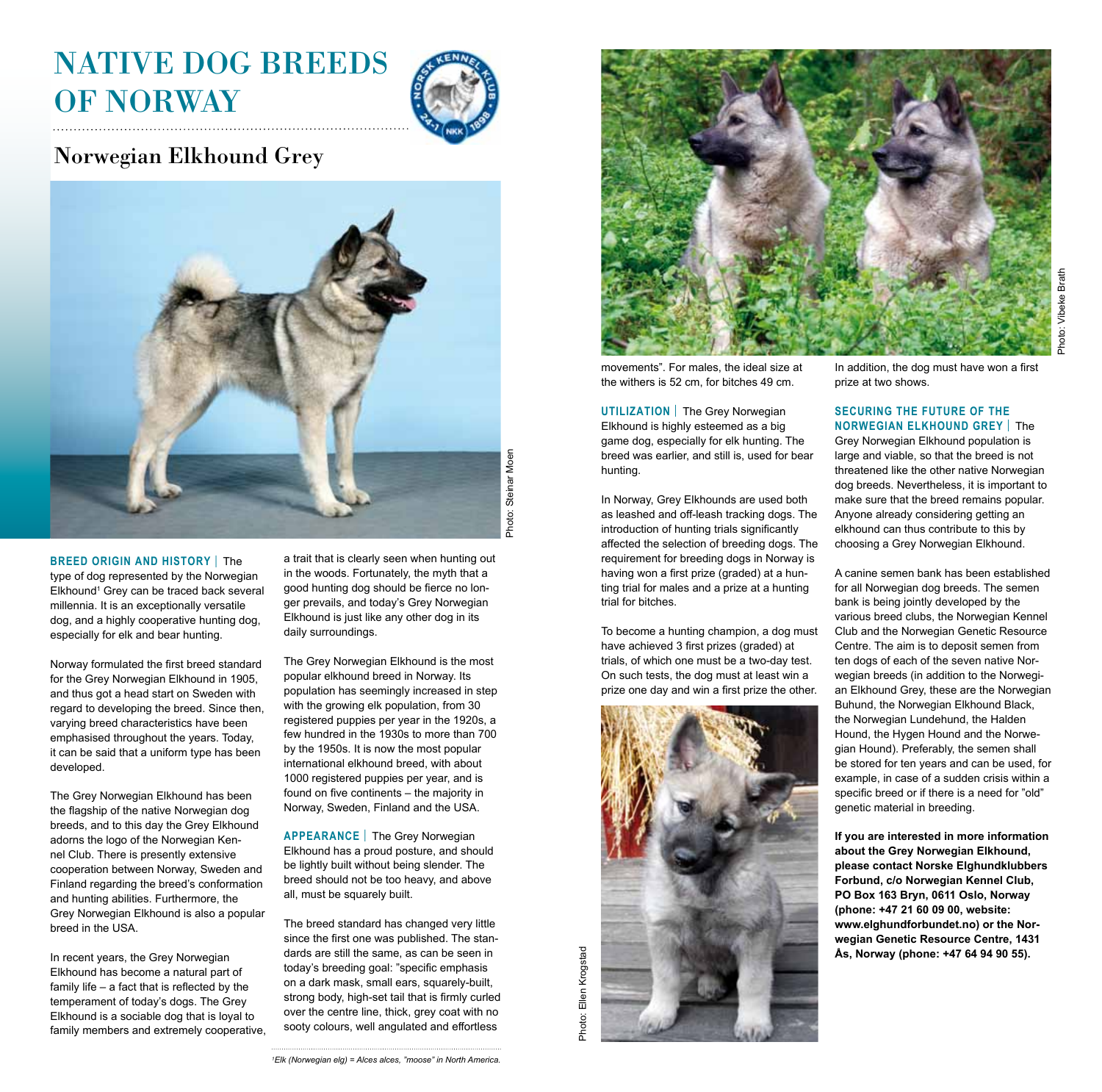

### Norwegian Lundehund



**BREED ORIGIN AND HISTORy** | The Norwegian Lundehund is an ancient dog breed that was used to hunt seabirds along most of the Norwegian coast. The breed name is a combination of the Norwegian words "lunde" (puffin, Fratercula arctica) and "hund", dog. Although the breed's exact age is not known, there are descriptions of the use of dogs for puffin hunting that are more than 400 years old.

The Lundehund was an important part of the livelihood of Norway's coastal communities. The dogs were able to enter narrow passageways on the steep cliffs and screes and retrieve the birds alive. Puffin meat was used as food, while the bird's feathers and down were used in pillows and blankets or exported.

In the 1850s, the use of nets to catch puffins was introduced. In addition, many fishing communities along the northern Norwegian coast were generally depopulated. As a result of these developments there was no longer much need for the Lundehund, and the breed's numbers dwindled.

However, in Måstad on the isolated island of Værøy, the local population of Lundehund and the hunting traditions linked to these dogs had been maintained. In the

years between the two World Wars, a few dogs were sent from Måstad to Mr. and Mrs. Christie in south-eastern Norway. The couple bred the dogs and the breed's numbers increased. During the Second World War, canine distemper nearly wiped out the entire Lundehund population on Værøy, but the breed was rescued by dogs sent north by the Christie's. Thereafter, canine distemper also hit the south-eastern part of Norway, and by the late 1950s the population of Lundehund in the region was almost wiped out. But Eleanor Christie did not give up, and in 1960 she received five dogs from the Måstad population. This time she involved additional breeders, and the Norwegian Lundehund was again saved from extinction.

**APPEARANCE** | The Norwegian Lundehund is a small spitz-type dog, standing 32 - 38 cm at the withers. Males are clearly heavier than bitches. Their body shape is rectangular, the dog thus being slightly longer than it is tall. The coat is usually brown with white markings. The hairs are of medium length, with a dark, smooth overcoat.

### **UNUSUAL ANATOMICAL**

**CHARACTERISTICS** | Due to a series of unusual anatomical characteristics, the



Norwegian Lundehund is of specific interest for breed conservation work. One of its anatomical peculiarities is that it has six toes on all feet. The front paws have five triple-jointed toes and one double-jointed toe. The extra toes all have well-developed muscles and are thus fully functional. The ears can be sealed by folding them forwards or backwards to protect the inner ear against dirt when the dog is crawling inside of narrow passageways. The dog's extraordinary agility is enabled by its unique shoulder and neck joints: whereas the forelegs can be moved sideways at a 90 degree angle, the head can be bent backwards along the dog's own spine. (*Source: Den norske hundeboka, Ulvund tekst & forlag*).

#### **Securing the future of the**

**Norwegian LUNDEHUND** | The most important way of securing the future of the Norwegian Lundehund is to further develop and maintain a large and viable breed population. Anyone already considering getting a small companion dog can contribute to this by choosing a Norwegian Lundehund.

A canine semen bank has been established for all Norwegian dog breeds. The semen bank is being jointly developed by the various breed clubs, the Norwegian Kennel Club and the Norwegian Genetic Resource Centre. The aim is to deposit semen from ten dogs of each of the seven native Norwegian breeds (in addition to the Norwegian Lundehund, these are the Norwegian Buhund, the Norwegian Elkhound Grey, the Norwegian Elkhound Black, the Halden Hound, the Hygen Hound and the Norwegian Hound). Preferably, the semen shall be stored for ten years and can be used, for example, in case of a sudden crisis within a specific breed or if there is a need for "old" genetic material in breeding.

**If you are interested in more information about the Norwegian Lundehund, please contact Norsk Lundehund Klubb, c/o Norwegian Kennel Club, PO Box 163 Bryn, 0611 Oslo, Norway (phone: +47 21 60 09 00, website: http://lundehund. no) or the Norwegian Genetic Resource Centre, 1431 Ås, Norway (phone: +47 64 94 90 55).**

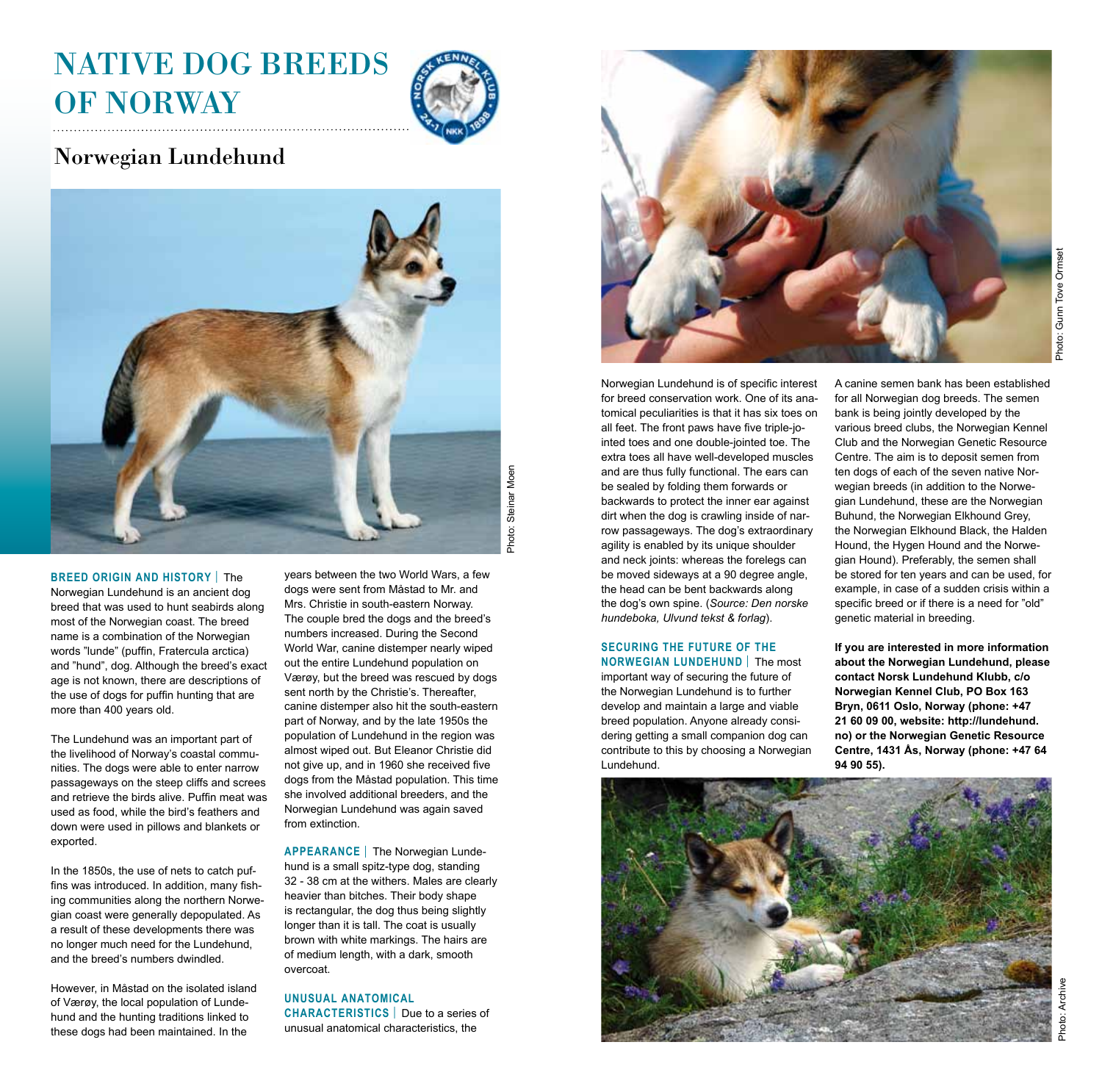

## Halden Hound



**BREED ORIGIN AND HISTORy** | This Norwegian scent hound is named after the area of its origin: the city of Halden in southern Norway, right on the Swedish border. The Halden Hound was created there in the latter half of the 19th century by crossing foxhounds from England, Beagles and local scent hounds.

Early on, these breeding efforts gave a rather uniform type of scent hound, thus providing the basis for a new breed. However, there were always problems linked to the narrow breeding basis. An outbreak of canine parvovirus in 1931 and the Second World War nearly wiped out the Halden Hound, but a few committed individuals started breeding the dog again after the war. In 1952, the Halden Hound was approved as a separate breed. Thereupon, interest in the breed grew and numerous champions were made up. However, the breed's popularity started to dwindle from the mid-1950s, and has thus never been large in numbers.

Even though the breeding population always has been small, no considerable extent of hereditary diseases (such as HD) has ever been recorded in the breed.

In recent years, the number of Halden Hound puppies registered by the Norwegian Kennel Club varied between 7 and 21 per year. This figure is considered to be threatingly low, and must be increased considerably if a viable future shall be ensured for the breed.

**APPEARANCE** | The Halden Hound is a medium-sized, rectangular dog, strongly built, but should not appear heavy. The head is medium-sized and the skull slightly domed. The occiput and stop are not very pronounced. Ears are medium high set and hanging. Rather long and strong neck. The tail extends approximately to the hock joint and is carried low. A dense undercoat is covered by a short, straight overcoat. Coat colour is usually white with black patches and tan shadings on head and legs. The desired height at the withers is 52-60 cm for males, 50-58 for bitches.

**UTILIZATION** | The Halden Hound is a good hunting dog with a strong hunting desire and a friendly nature. The breed is characterised by strong nerves and by being especially sociable and trusting. Many Halden Hounds have done very well in hunting trials. They can thus be characterised as an excellent combination of a hunting and companion dog. Due to its good temperament and open nature, the breed is also easy to train.



### **Securing the future of the**

**HALDEN HOUND** | The demand for puppies has been somewhat low in recent years, and the supply of puppies has not even always been sufficient to meet the demand. At times, there has also been a lack of buyers for the few available puppies. Considerable amounts of patience and commitment are thus needed if you are interested in getting a puppy of such a rare breed. Luckily for the breed, those that are lucky enough to secure a Halden Hound puppy are hopefully aware of their responsibility for helping to increase the breed's numbers.

The most important way of securing the future of the Halden Hound is to further develop and maintain a large and viable breed population. Anyone already considering getting a scent hound can contribute to this by choosing a Halden Hound.

A canine semen bank has been established for all Norwegian dog breeds. The semen bank is being jointly developed by the various breed clubs, the Norwegian

Kennel Club and the Norwegian Genetic Resource Centre. The aim is to deposit semen from ten dogs of each of the seven native Norwegian breeds (in addition to the Halden Hound , these are the Norwegian Buhund, the Norwegian Elkhound Grey, the Norwegian Elkhound Black, the Norwegian Lundehund, the Hygen Hound and the Norwegian Hound). Preferably, the semen shall be stored for ten years and can be used, for example, in case of a sudden crisis within a specific breed or if there is a need for "old" genetic material in breeding.

**If you are interested in more information about the Halden Hound, please contact Norske Harehundklubbers Forbund, c/o Norwegian Kennel Club, PO Box 163 Bryn, 0611 Oslo, Norway (phone: +47 21 60 09 00, website: www.nhkf.net) or the Norwegian Genetic Resource Centre, 1431 Ås, Norway (phone: +47 64 94 90 55).**

**Website for the Norwegian Halden Hound Club: www.haldenstøverklubben.no**

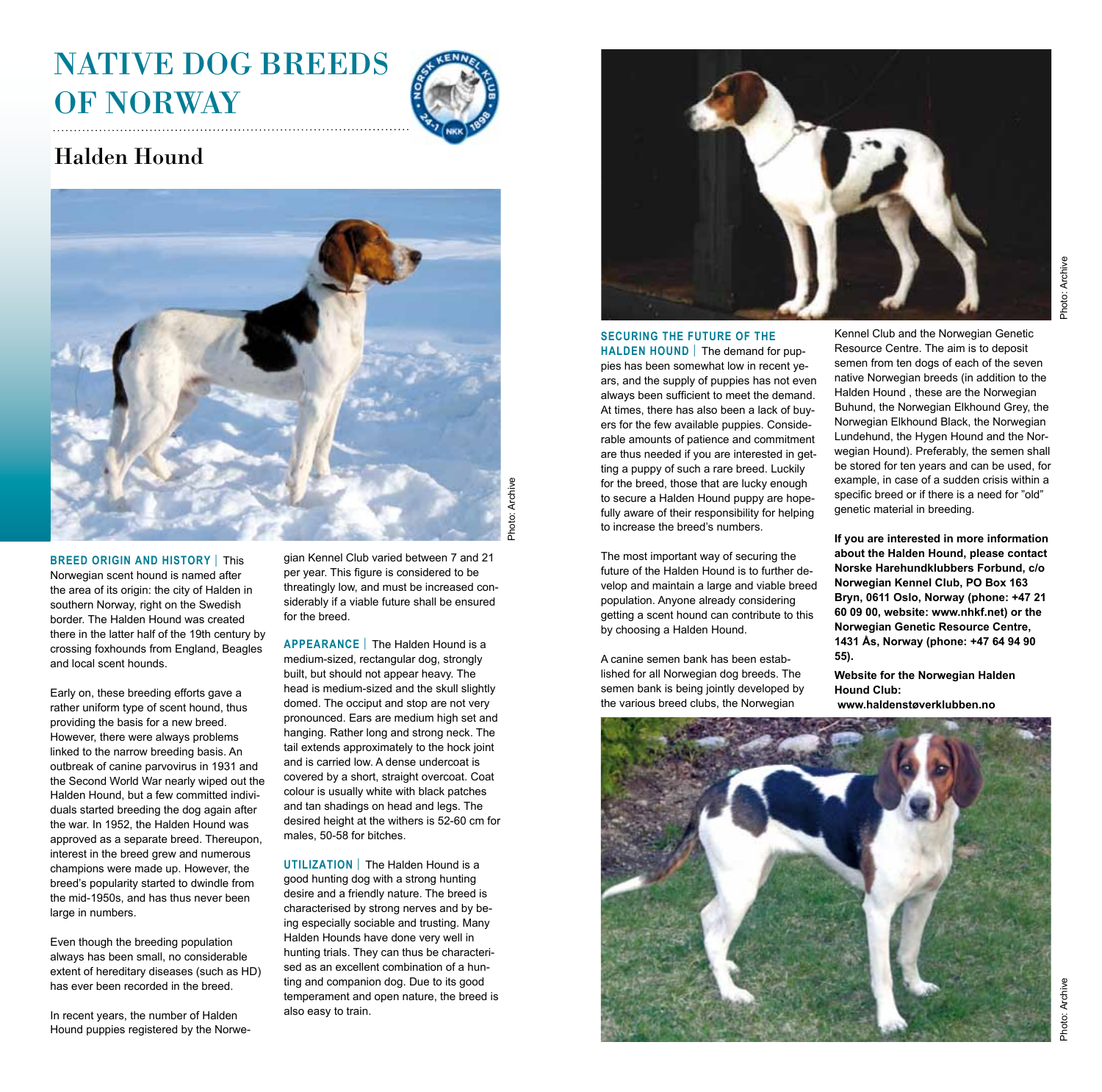

## Hygen Hound



Photo: Steinar Moen Photo: Steinar Moen

#### **BREED ORIGIN AND HISTORy** | The

Hygen Hound is named after the procurator Hans Fredrik Hygen, who began breeding local scent hounds in eastern Norway around 1930. He moved to the region of Romerike in 1839, and included that area's dogs in his breeding programme. Hygen's sons continued his work, especially A. B. Hygen, who in 1902 was one of the founding members of the "Special Club for Norwegian Scent Hounds". He played a central role in the preparation of the breed standard that was published the same year. The year 1902 was also when the Norwegian Hound and the Hygen Hound were defined as two separate breeds.

The years before and after the First World War were difficult times for Norwegian Hound and Hygen Hound breeding. In the period 1925-34, the two breeds were merged by the Norwegian Kennel Club, even though the Scent Hound Club strongly disagreed. Eventually, as increasing numbers of Hygen Hound were being bred prior to the Second World War, the two breeds were separated again. Hygen Hound breeding was doing well, and by the end of the war the breed was in good shape. The dogs had good hunting abilities, although some breeding lines were troubled with aggressive dogs.

In the 1970s there was some infusion of Norwegian Hound blood. Also, an effort was made to locate additional breeding males. Between 1993 and 1996, there were four new infusions of Norwegian Hound. In 2000 and 2002, permission was given for two litters with Finnish Hound, and in 2006 for a litter with Hamilon Hound. These measures have helped to enlarge the breeding basis of the Hygen Hound.

In recent years, the number of Hygen Hound puppies registered by the Norwegian Kennel Club varied between 27 and 44 per year. This figure is seen as extremely low, and should be increased to secure a viable future for the breed without risking problems due to inbreeding.

**APPEARANCE** | The Hygen Hound has a lot in common with the Norwegian Hound, both with regard to breed origin and characteristics, however, some important exterior traits are different. The Hygen Hound is somewhat shorter than the Norwegian Hound, and is a medium-sized, strongly-built, but not heavy dog. Head and muzzle are somewhat shorter and broader than the Norwegian Hound's, and the head should be moderately wedge-shaped. The



Photo: Archive

Hygen Hound should not have glass eyes. Ears are hanging and medium-length. The tail extends to the hock joint and is carried slightly curved. Its coat is dense and smooth. All colour combinations are acceptable, but a reddish base colour with white markings is most common.

**UTILIZATION** | The Hygen Hound is a good scent hound with a friendly nature. The breed is eager to learn, starts to hunt at an early age and has a strong hunting desire. It is suitable as a family dog, as it usually is calm around people and easy to train.

**Securing the future of the HYGEN HOUND** | The most important way of securing the future of the Hygen



Hound is to further develop and maintain a large and viable breed population. Anyone already considering getting a scent hound can contribute to this by choosing a Hygen Hound.

A canine semen bank has been established for all Norwegian dog breeds. The semen bank is being jointly developed by the various breed clubs, the Norwegian Kennel Club and the Norwegian Genetic Resource Centre. The aim is to deposit semen from ten dogs of each of the seven native Norwegian breeds (in addition to the Hygen Hound, these are the Norwegian Buhund, the Norwegian Elkhound Grey, the Norwegian Elkhound Black, the Norwegian Lundehund, the Halden Hound and the Norwegian Hound). Preferably, the semen shall be stored for ten years and can be used, for example, in case of a sudden crisis within a specific breed or if there is a need for "old" genetic material in breeding.

**If you are interested in more information about the Hygen Hound, please contact Norske Harehundklubbers Forbund, c/o Norwegian Kennel Club, PO Box 163 Bryn, 0611 Oslo, Norway (phone: +47 21 60 09 00, website: www.nhkf.net) or the Norwegian Genetic Resource Centre, 1431 Ås, Norway (phone: +47 64 94 90 55).**

Photo: Archive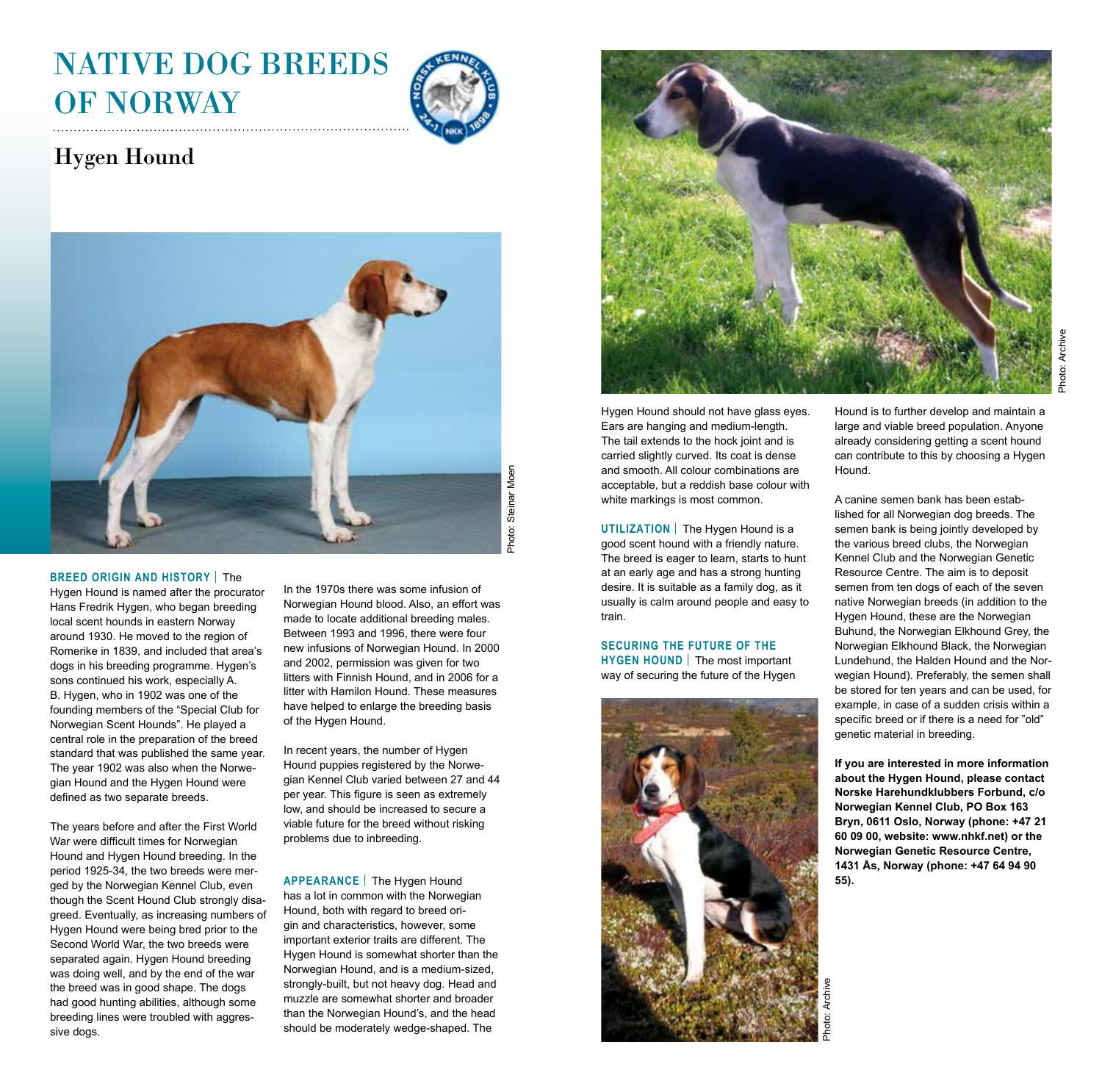

## Norwegian Hound (Dunker)



#### **BREED ORIGIN AND HISTORy** | The

Norwegian Hound (Dunker in Norwegian) is named after the Norwegian captain Wilhelm Conrad Dunker, who created the breed by crossing several scent hound breeds in the first half of the 19th century. The "Special Club for Norwegian Hare Hounds" was founded in 1902. In the same year, the hare hounds were split into two main groups, which are known today as the Norwegian Hound and the Hygen Hound. The Norwegian Hound group was large and included local hare hound populations from all over the country. The breeding base was thus broad and heterogeneous. One characteristic trait of the Norwegian Hound has always been the blue-marbled (dappled) coat colour and walleyes, although the breed standard also allows other colours.

During the Second World War there was little demand for Norwegian Hound puppies, making it difficult to maintain systematic breeding of high quality. After the war, interest in the breed increased significantly until the 1970s, after which the breed's popularity again dwindled – presumably due to competition from foreign breeds.

In the 1980s, the Norwegian Hound was a very homogenous breed with excellent hunting abilities. However, due to inbreeding, most dogs were too closely related. In 1987, the breeding committee for the Norwegian Hound therefore applied for permission to crossbreed with other breeds, but the application was denied by the Norwegian Kennel Club. Two years later, though, permission for some crossbreeding was granted. This has given the breed much better genetic variation and health, but maintained its typical and positive characteristics.

In recent years, the number of Norwegian Hound puppies registered by the Norwegian Kennel Club varied between 131 and 180 per year. This figure is so low that it is necessary to increase the breed's numbers in order to enable efficient and healthy breeding in the future.

**APPEARANCE** | The Norwegian Hound is a medium-sized, distinctly rectangular dog, strongly built, but should not appear heavy. The head should have good length, the skull slightly domed with a prominent occiput and a defined, but not too deep or abrupt stop. Its ears are medium high set and hanging. The iris can be of different colours in blue-marbled (dappled) dogs. Medium-long tail should be carried straight or in a slight upward curve. The coat is



straight, hard, dense and not too short. Coat colour should be black or bluemarbled (dappled) with pale fawn or white markings. Predominant black or white and too warm brown colours are not desirable. Height at the withers for males is 50-55 cm, for bitches 47-53 cm.

**UTILIZATION** | The Norwegian Hound is considered to be a good scent hound. It cooperates closely and well with its owner in the woods and bays on the trail. Breeding efforts have always aimed at strengthening the best characteristics of the old Norwegian scent hound, which was a hardy and robust dog with an excellent temperament. Today's hunters especially call attention to the breed's strong paws. These tolerate ice and crusty snow much better than the feet of other scent hounds.

The Norwegian Hound is characterised by strong nerves and by being especially sociable and trusting. Many Norwegian Hounds have done very well in hunting trials. They can thus be characterised as an excellent combination of a hunting and companion dog. Due to its good temperament and open nature, the breed is also easy to train.

### **Securing the future of the**

**NORWEGIAN HOUND** | The most important way of securing the future of the Norwegian Hound is to further develop and maintain a large and viable breed population. Anyone already considering getting a scent hound can contribute to this by choosing a Norwegian Hound.

A canine semen bank has been established for all Norwegian dog breeds. The semen bank is being jointly developed by the various breed clubs, the Norwegian Kennel Club and the Norwegian Genetic Resource Centre. The aim is to deposit semen from ten dogs of each of the seven native Norwegian breeds (in addition to the Norwegian Hound, these are the Norwegian Buhund, the Norwegian Elkhound Grey, the Norwegian Elkhound Black, the Norwegian Lundehund, the Halden Hound and the Hygen Hound). Preferably, the semen shall be stored for ten years and can be used, for example, in case of a sudden crisis within a specific breed or if there is a need for "old" genetic material in breeding.

**If you are interested in more information about the Norwegian Hound, please contact Norske Harehundklubbers Forbund, c/o Norwegian Kennel Club, PO Box 163 Bryn, 0611 Oslo, Norway (phone: +47 21 60 09 00, website: www.nhkf.net) or the Norwegian Genetic Resource Centre, 1431 Ås, Norway (phone: +47 64 94 90 55).**